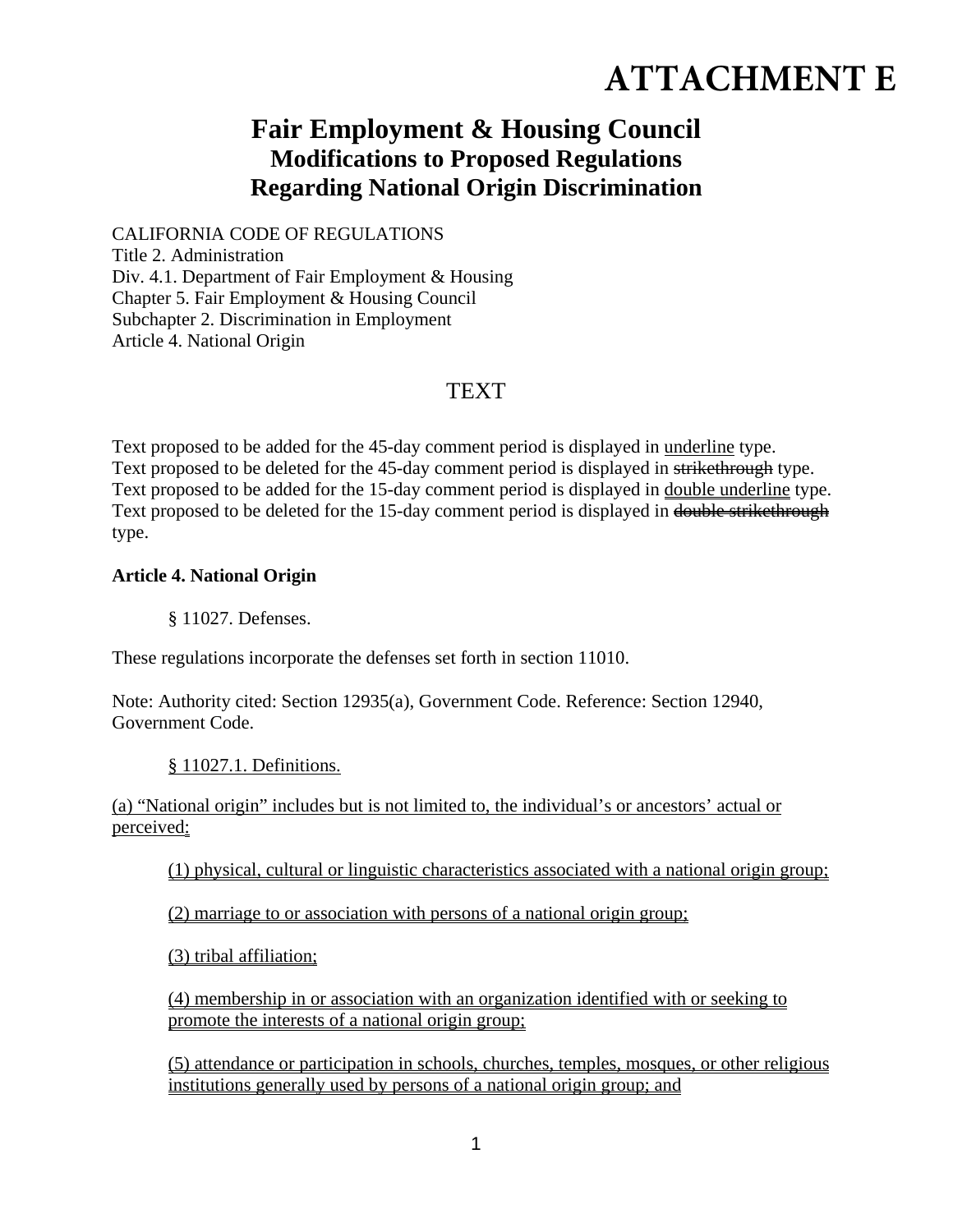(6) name that is associated with a national origin group.

(b) "National origin groups" include, but are not limited to, countries that are not presently in existence.

place of birth or geographic origin, national origin group or ethnicity; the physical, cultural, or linguistic characteristics of a national origin; an individual's marriage to, or association or perceived association with, a person of a national origin group; an individual's parental relationship with a person of a national origin group, including an adoptive, step, or foster care parental relationship; membership in or association with an organization identified with or seeking to promote the interests of a national origin group; attendance or participation in schools, churches, temples, or mosques, or other institutions generally associated with a national origin group; actual or perceived association of an individual's name with a national origin group; and language and/or accent. National origin also includes an individual's tribal affiliation.

Note: Authority cited: Section 12935(a), Government Code. Reference: Section 12940, Government Code.

§ 11028. Specific Employment Practices.

 $(a)-(c)$  (Reserved)

(d) An employer may have a rule requiring that employees speak only in English at certain times, so long as the employer can show that the rule is justified by business necessity (See section 11010(b)) and the employer has effectively notified its employees of the circumstances and time when speaking only in English is required and of the consequences of violating the rule. (a) Language Restrictions.

(1) It is an unlawful employment practice for an employer or other covered entity to adopt or enforce a policy that limits or prohibits the use of any language in the workplace, including, but not limited to, an English-only rule, unless:

(A) The policy is job-related and consistent with justified by business necessity;

(B) The policy is narrowly tailored; and

(C) The employer has effectively notified its employees of the circumstances and time when the language restriction is required to be observed and of the consequence for violating the language restriction.

(2) For purposes of this subsection, "business necessity" means an overriding legitimate business purpose, such that:

(A) The policy is necessary to the safe and efficient operation of the business;

(B) The policy effectively fulfills the business purpose it is supposed to serve; and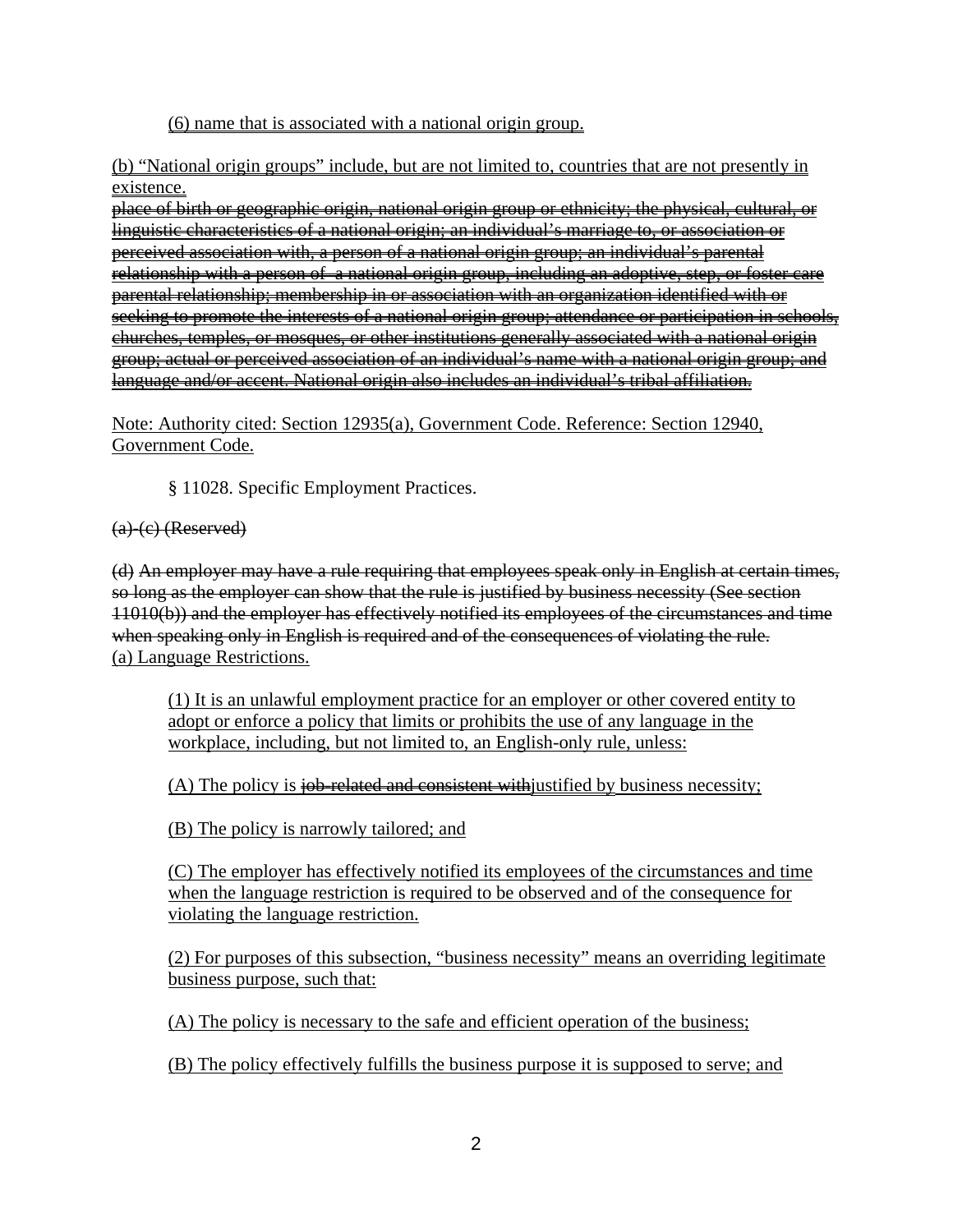(C) There is no alternative practice to the language restriction that would accomplish the business purpose equally well with a lesser discriminatory impact.

(3) It is not sufficient that the employer's policy merely promotes business convenience or is due to customer or co-worker preference.

(4) English-only rules are presumed to violate the Act on the basis of national origin and ancestry, unless the employer can prove the elements listed in  $\S 11028(a)(1)(A)$ -(C). business necessity. English-only rules are never lawful during an employee's nonwork time, e.g. breaks, lunch, unpaid employer-sponsored events, etc.

(b) Employment discrimination based on an applicant's or employee's accent is unlawful unless the employer proves that the individual's accent interferes materially with the applicant's or employee's ability to perform the job in question.

(c) Discrimination based on an applicant's or employee's English proficiency is unlawful unless the English proficiency requirement at issue is necessary for the effective performance of the specific position for which it is imposed, and  $a$  (i.e. a lower the level of fluencyty pe and degree of proficiency required is tailored to the requirements of would materially interfere with the applicant's or employee's ability to perform the duties of the position in question).

(d) It is not unlawful for an employer to request from an applicant or employee information regarding his or her ability to speak, read, write, or understand any language, including languages other than English, if justified by business necessity.

(d) Foreign training and experience. It is an unlawful employment practice, unless pursuant to a permissible defense, for an employer or other covered entity to deny employment opportunities to an individual because the individual received training or education outside the United States, or to require an individual to be foreign trained.

(e) Retaliation. It is an unlawful employment practice for an employer or other covered entity to retaliate against any individual because the individual has opposed discrimination or harassment on the basis of national origin, has participated in the filing of a complaint, or has testified, assisted or participated in any other manner in a proceeding in which national origin discrimination or harassment has been alleged. Retaliation may include, but is not limited to:

(1) threatening to contact or contacting immigration authorities or a law enforcement agency about the immigration status of the employee, former employee, applicant, or a family member (e.g. spouse, domestic partner, parent, sibling, child, uncle, aunt, niece, nephew, cousin, grandparent, great-grandparent, grandchild, or great-grandchild, by blood, adoption, marriage, or domestic partnership) of the employee, former employee, or applicant; or

(2) taking adverse action against an employee because the employee updates or attempts to update personal information based on a change of name, social security number, or government-issued employment documents.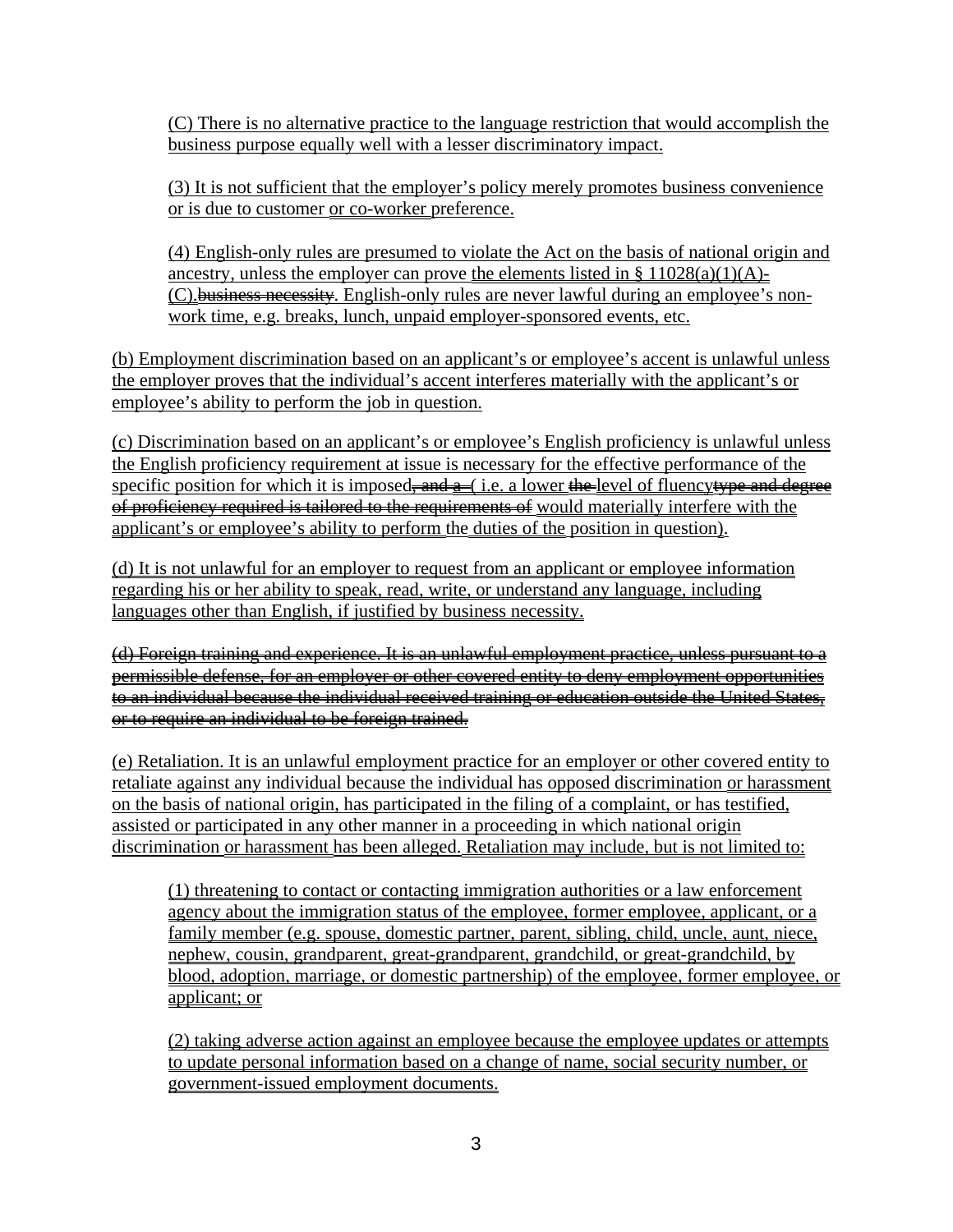(f) Immigration-related Practices.

(1) All provisions of the Act and these regulations apply to undocumented workersapplicants and employees to the same extent that they apply to any other applicant or employee. An employee's or applicant's immigration status is irrelevant during the liability phase of any proceeding brought to enforce the Act.

(2) During the liability phase of any proceeding brought to enforce the Act, Ddiscovery or other inquiry shall not be permitted into an employee's or applicant's immigration status <del>during the liability phase of any proceeding brought to enforce the Act</del>. **SuchMoreover, such discovery or other inquiry<del>, moreover, may be</del> is permitted only** where the person seeking to make the inquiry has shown by clear and convincing evidence that such inquiry is necessary to comply with federal immigration law. For example, if an employer is found to be liable for violating the rights of an undocumented employee under the Act, the remedy of reinstatement will not be available.

(3) It is an unlawful practice for an employer or other covered entity to discriminate against an employee because of the employee's or applicant's immigration status, unless the employer has shown by clear and convincing evidence that it is required to do so in order to comply with federal immigration law.

(4) It is an unlawful employment practice for any employer or other covered entity to retaliate against any person as defined in § 11028(f). Retaliation may include, but is not limited to:

(A) threatening to contact or contacting immigration authorities or a law enforcement agency about the immigration status of the employee, former employee, or applicant or a family member (spouse, domestic partner, parent, sibling, child, uncle, aunt, niece, nephew, cousin, grandparent, great-grandparent, grandchild, or great-grandchild, by blood, adoption, marriage, or domestic partnership) of the employee, former employee, or applicant; or

(B) taking adverse action against an employee because the employee updates or attempts to update personal information based on a change of name, social security number, or government-issued employment documents.

 $(4\frac{5}{2})$  For purposes of this subsection, "undocumented applicant or employeeworker" means an applicant or employee  $\theta$  is integral and report and a position under federal law to work in the United States.

(eg) It is unlawful for an employer or other covered entity to discriminate against an applicant or employee because he or she holds or presents a driver's license issued under section 12801.9 of the Vehicle Code.

(1) An employer or other covered entity may require an applicant or employee to hold or present a license issued under the Vehicle Code only if: